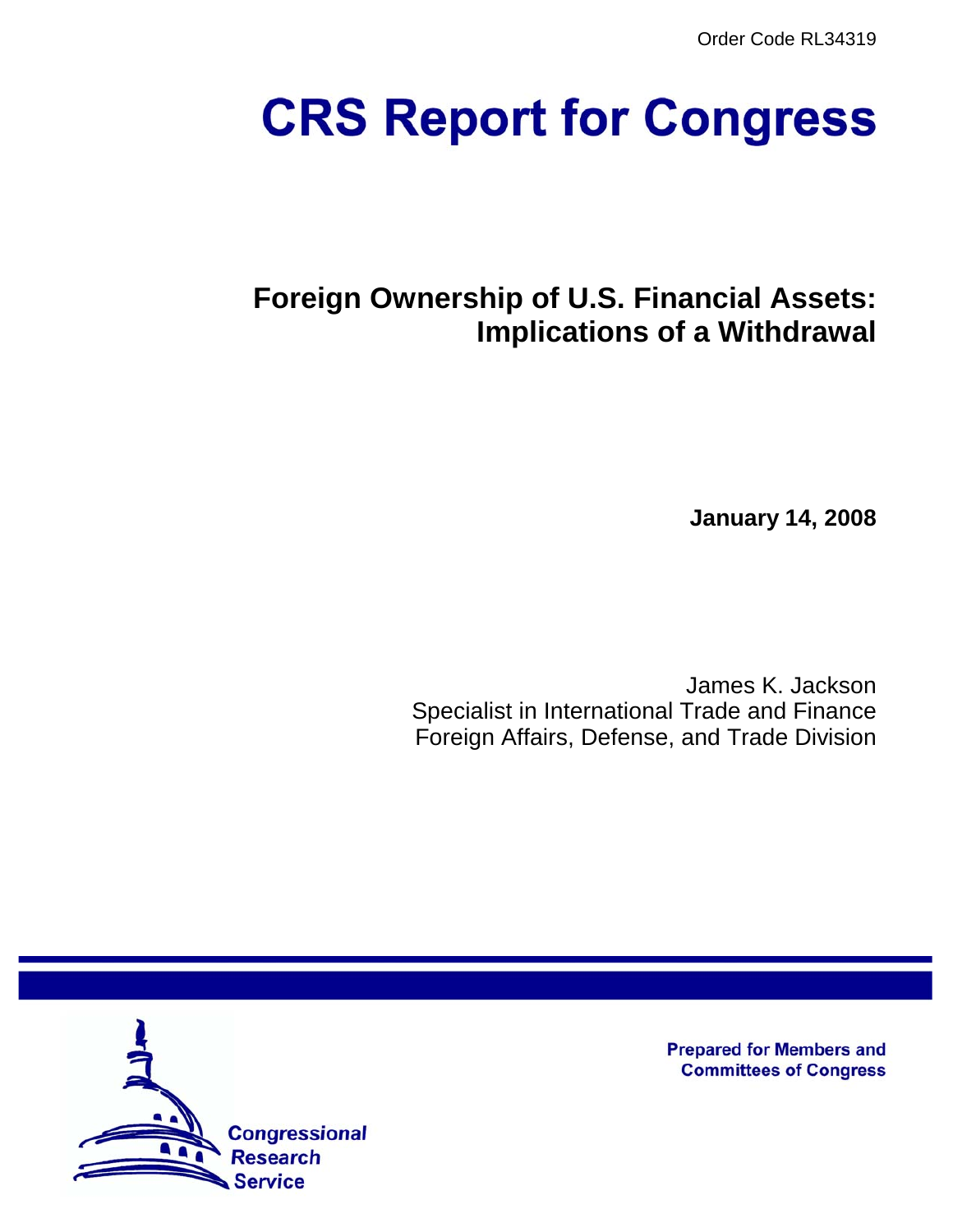### Foreign Ownership of U.S. Financial Assets: Implications of a Withdrawal

### **Summary**

This report provides an overview of the role foreign investment plays in the U.S. economy and an assessment of possible actions a foreign investor or a group of foreign investors might choose to take to liquidate their investments in the United States. Concerns over the potential impact of disinvestment have grown as national governments have become more active investors and as uncertainty over the risks associated with securities backed by sub-prime mortgages has increased volatility in financial markets. Actions taken by foreign investors to liquidate their holdings could affect the U.S. economy in a number of ways due to the role foreign investment plays in the United States and due to the current mix of economic policies the United States has chosen. The impact of any such action on the economy would also depend on the overall condition and performance of the economy and the financial markets. If the economy were experiencing a strong rate of economic growth, the impact of a foreign withdrawal likely would be minimal, especially given the dynamic nature of credit markets. If a withdrawal occurred when the economy were not experiencing robust rate of growth or if credit financial markets were under duress, the withdrawal could have a stronger effect on the economy.

The particular course of action foreign investors might choose to take and the overall strength and performance of the economy at the time of their actions could affect the economy in different ways. Congress likely would become involved as a result of its direct role in making economic policy and its oversight role over the Federal Reserve. In addition, the actions of foreign investors could complicate domestic economic policymaking. Foreign investors who decide to liquidate their holdings of one particular type of investment would normally need to look for other types of assets to acquire. While there are a multitude of possible strategies foreign investors could pursue, this analysis assesses the impact of four of the most likely strategies a single large foreign investor or a group of foreign investors could choose to employ to reduce or withdraw entirely their holdings of U.S. financial assets:

- A rapid liquidation of U.S. Treasury securities.
- ! A shift in the make-up of foreign investors' portfolios among various dollar-denominated assets.
- ! A rapid shift from dollar-denominated assets to assets denominated in other currencies.
- A slow shift in the make-up of future accumulations of assets away from dollar-denominated assets to assets denominated in currencies other than the dollar.

This report will be updated as events warrant.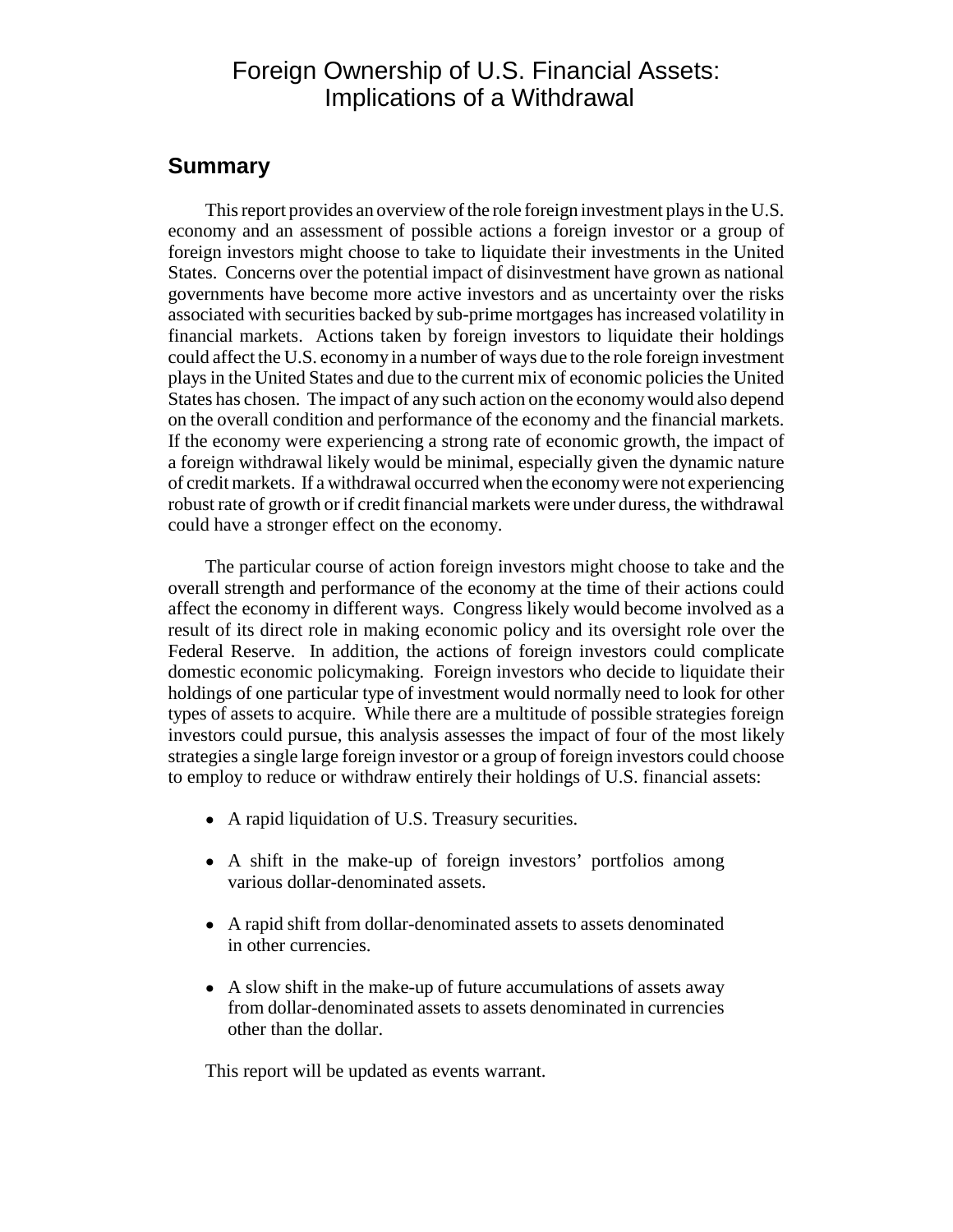### **Contents**

| Sudden Withdrawal from U.S. Treasury Securities  10      |
|----------------------------------------------------------|
| Diversify Portfolios Among Dollar-Denominated Assets  12 |
|                                                          |
|                                                          |
|                                                          |

# **List of Figures**

| Figure 1. Foreign Official and Private Capital Inflows into the United States, |  |
|--------------------------------------------------------------------------------|--|
|                                                                                |  |
|                                                                                |  |

## **List of Tables**

| Table 3. Selected Indicators of the Size of the Global Capital Markets, 2006  8 |  |
|---------------------------------------------------------------------------------|--|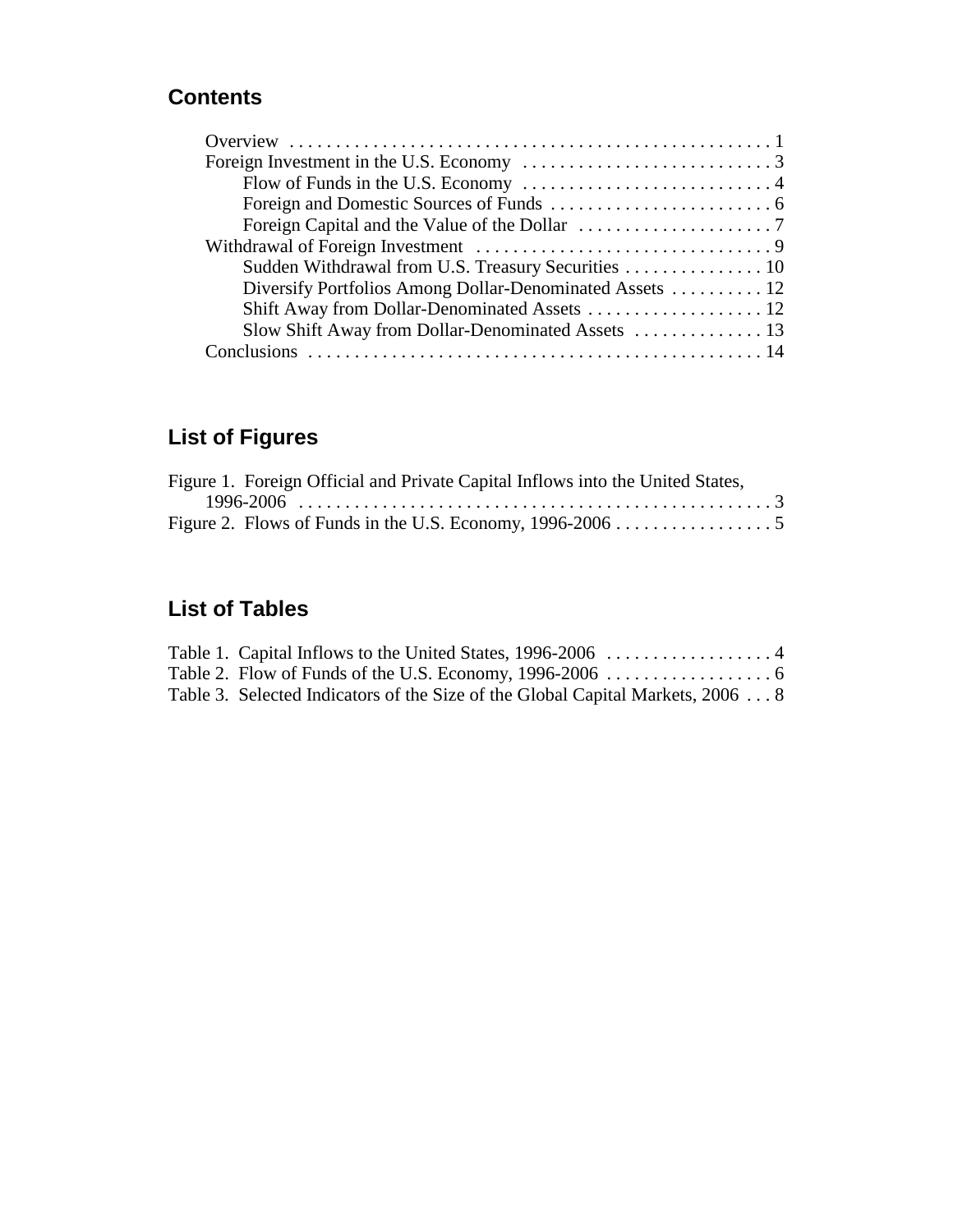# Foreign Ownership of U.S. Financial Assets: Implications of a Withdrawal

### **Overview**

Foreign capital inflows are playing an important role in the economy. Such inflows bridge the gap between U.S. supplies and demands for credit, thereby allowing consumers and businesses to finance purchases at interest rates that are lower than they would be without overseas capital inflows. Similarly, capital inflows allow federal, state, and local governments to finance their budget deficits at rates that are lower then they would be otherwise. These foreign capital inflows allow the Nation to support expenditures exceeding its current output level and finance its trade deficit. A sharp reduction in those inflows likely would complicate domestic efforts at making and conducting economic policies.

To date, the world economy has benefitted from the stimulus provided by the nation's combination of fiscal and monetary policies and trade deficit. Foreign investors now hold slightly less than 50% of the publicly held and publicly traded U.S. Treasury securities, 25% of corporate bonds, and about 12% of U.S. corporate stocks.<sup>1</sup> The large foreign accumulation of U.S. securities has spurred some observers to argue that this foreign presence in U.S. financial markets increases the risk of a financial crisis, whether as a result of the uncoordinated actions of market participants or by a coordinated withdrawal from U.S. financial markets by foreign investors for economic or political reasons. Concerns are also growing that over the long run U.S. economic policies and the accompanying large deficit in its international trade accounts could have a negative impact on global economic developments, especially for the economically less developed countries.

Some observers are concerned that a foreign investor with significant holdings in the United States or a group of foreign investors could engage in an abrupt and large-scale liquidation of dollar-denominated securities, particularly a sell-off of U.S. Treasury securities. These observers argue that the vast sums of dollars held and managed by some foreign governments, termed sovereign wealth funds, raise the prospects of such a coordinated withdrawal, because the funds potentially increase the ability of foreign governments to instigate a rapid withdrawal. It is uncertain, though, what types of events could provoke a coordinated withdrawal from U.S. securities markets. Although unlikely, a coordinated withdrawal from U.S. financial markets potentially could be staged by foreign investors for economic or political reasons or it could arise from a sharp drop in U.S. equity prices as a result of an uncoordinated correction in market prices. Also, concerns over the ability of the federal government to service its foreign debt and a loss of confidence in the ability

<sup>&</sup>lt;sup>1</sup> For more information, see CRS Report RL32964, *The United States as a Net Debtor Nation: Overview of the International Investment Position*, by James K. Jackson.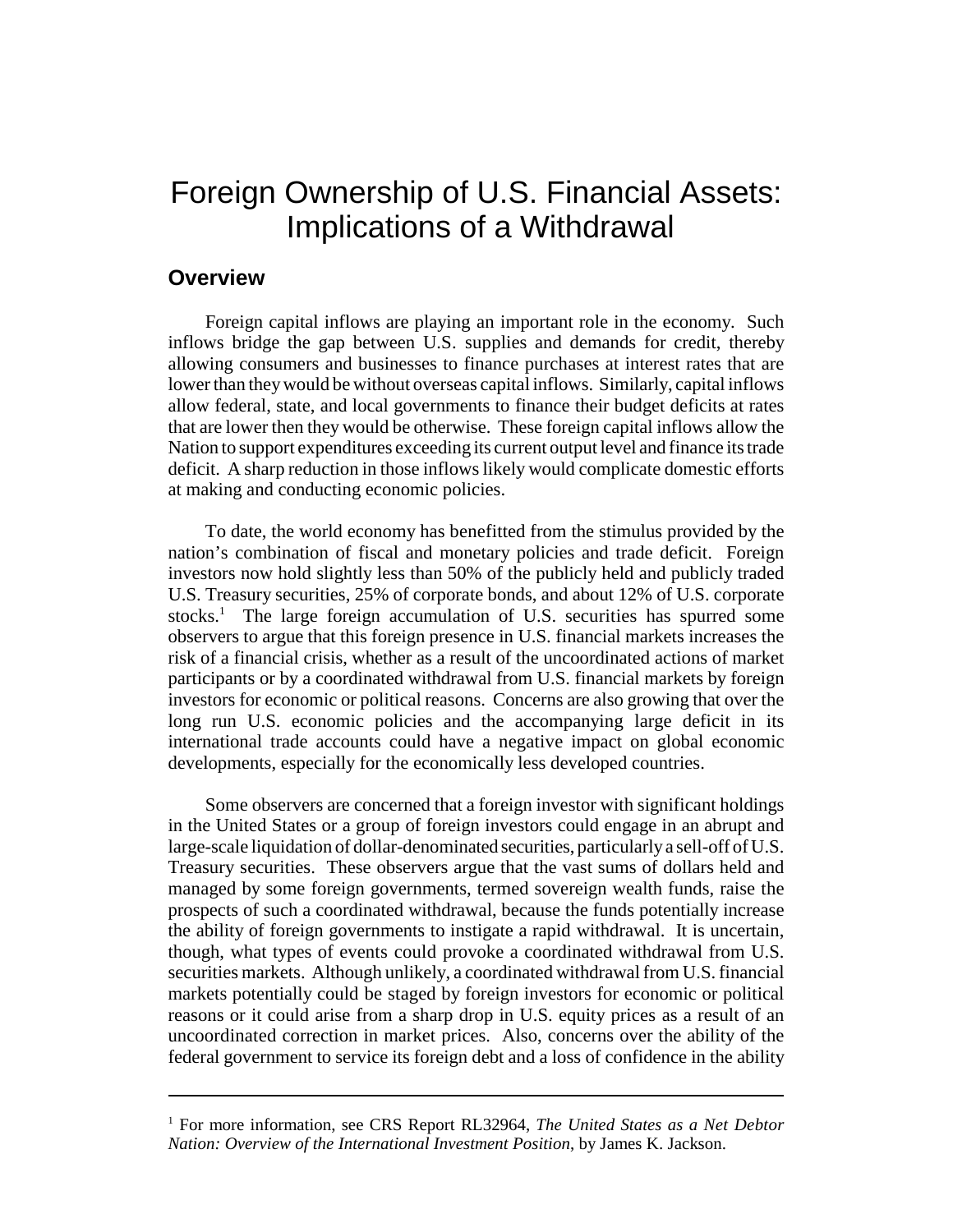of national U.S. policy makers to conduct economic policies that are perceived abroad as prudent and stabilizing could spur some foreign investors to reassess their estimates of the risks involved in holding dollar-denominated assets. In other cases, international linkages that connect national capital markets could be the conduit through which events in one market are quickly spread to other markets and ignite an abrupt, seemingly uncoordinated, withdrawal of capital. Such concerns have increased as financial markets have attempted to re-price the perceived risks and uncertainty associated with securities backed by sub-prime mortgages.

A liquidation of capital could be limited to one segment of the credit markets as one foreign investor or a group of foreign investors attempted to adjust the composition of their portfolios. A withdrawal also could mark a major shift in investment strategies by foreign investors as they shifted away from dollardenominated securities. Short of a financial crisis, events that cause some foreign investors to adjust their portfolios likely would have short-run negative effects on U.S. interest rates and on the international exchange value of the dollar. However, should a large group of foreign investors make a permanent shift in their strategies to limit or to reduce their purchases of U.S. securities, such actions likely would complicate efforts to finance budget deficits. Given the current mix of economic policies, the loss of capital inflows would affect U.S. interest rates, domestic investment, and the long-term rate of growth of the economy. Such a loss of capital inflows would be especially troublesome if it occurred during a time when concerns over the rate of growth in the economy were increasing. During periods when the rate of economic growth is slowing, the Federal Reserve generally resorts to reducing interest rates to stimulate the economy. However, the loss of capital inflows would tend to push the Federal Reserve to raise interest rates to attract more capital inflows. Congress likely would find itself embroiled in any such economic or financial crisis through its direct role in conducting fiscal policy and in its indirect role in the conduct of monetary policy through its supervisory responsibility over the Federal Reserve.

Some observers are also concerned that recent developments in the financial system have increased the possibility of a financial crisis. They contend that such a crisis could damage the international financial system in the short run and could potentially affect the performance of individual economies. The rapid expansion of market activity through the consolidation of equity exchanges and the development of complex financial instruments and hybrid securities that are traded across national borders has spurred some analysts to question whether the market and financial innovations have outpaced the efforts of regulators. For instance, concerns about the risks of sub-prime mortgage-backed securities has eroded some investors' confidence in the underlying stability of some segments of the global financial system. As a result, some observers argue that improvements in the financial system that arise from greater market efficiencies by spreading risk across national borders may be blunted, because the underlying risks of certain widely traded financial instruments have become more difficult to assess. Consequently, some commentators maintain that the risks of a domestic financial crisis spreading across national borders have become more pervasive because of the rapid internationalization of financial services. Others note that by expanding into financial activities that were not part of the original core business of financial services, providers may be exposed to new and additional types of risk for which they are not well prepared. According to the IMF,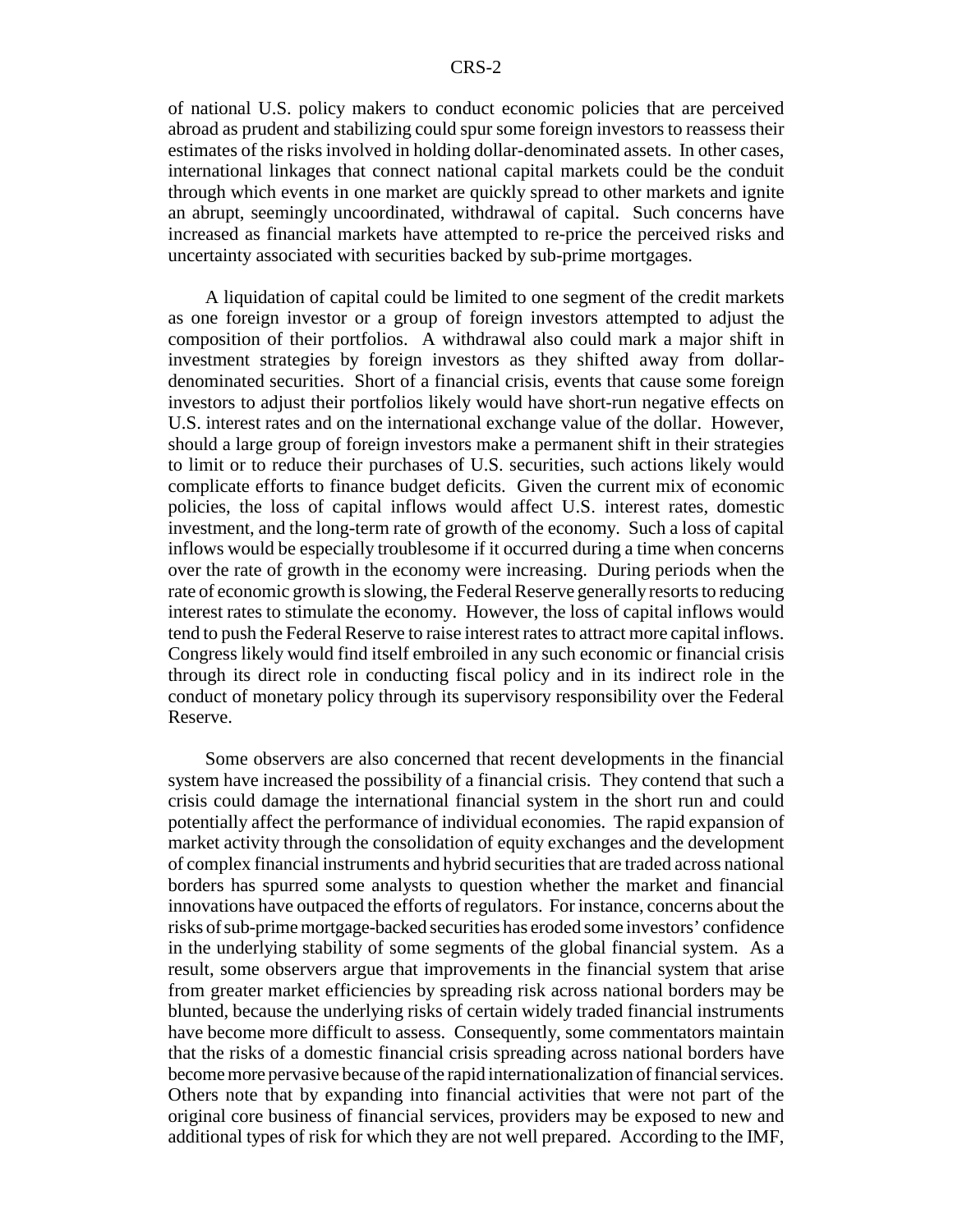"there is little empirical evidence to date to determine whether cross-border diversification of financial institutions reduces or increases firm-specific or systemic vulnerabilities."<sup>2</sup>

### **Foreign Investment in the U.S. Economy**

Capital flows are highly liquid, can respond abruptly to changes in economic and financial conditions, and exercise a primary influence on exchange rates and through those rates onto global flows of goods and services. As indicated in **Figure 1**, these capital inflows are composed of official inflows, primarily foreign governments' purchases of U.S. Treasury securities, and private inflows composed of portfolio investment, which includes foreigners' purchases of U.S. Treasury and corporate securities, financial liabilities, and direct investment in U.S. businesses and real estate. In 1996, total foreign capital inflows to the United States reached over \$551 billion, but by 2000 foreign capital inflows totaled more than \$1 trillion, as indicated in **Table 1**. Such inflows were reduced in 2001 and 2002 as the growth rate of the U.S. economy slowed, but grew to over \$1.5 trillion in 2006 as the rate of economic growth improved. Private capital inflows comprise more than threefourths of the total capital inflows, with foreign purchases of corporate securities, stocks and bonds being the main components of these inflows. In 2006, official inflows attributed to foreign governments accounted for 23.7% of total foreign capital inflows, up from 21.5% in 2005.



**Figure 1. Foreign Official and Private Capital Inflows into the United States, 1996-2006**

<sup>2</sup> *Op. cit*., *Global Financial Stability Report*, p. 107.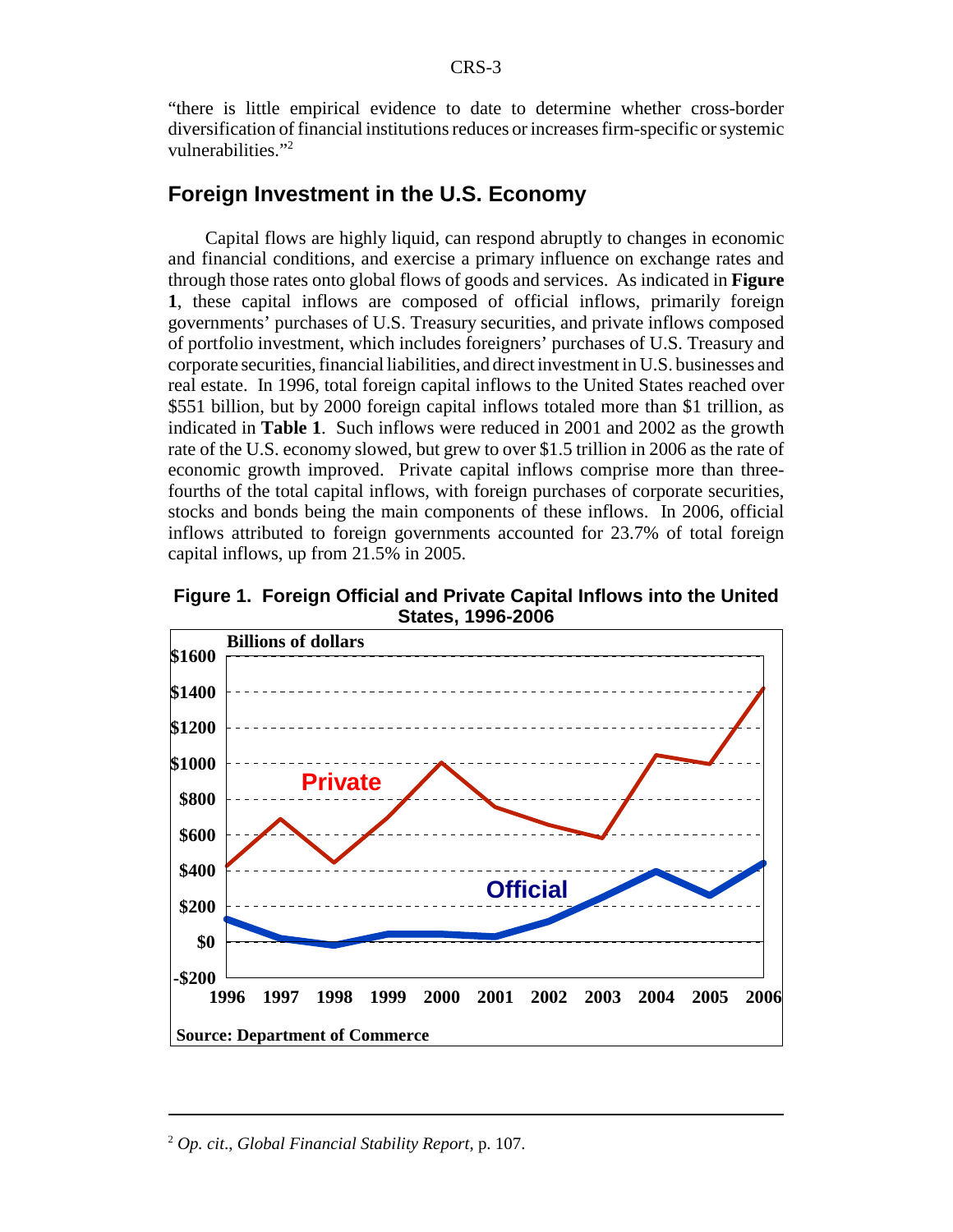Economists generally attribute the rise in foreign investment in the United States to comparatively favorable returns on investments relative to risk, a surplus of saving in other areas of the world, the well-developed U.S. financial system, and the overall stability of the U.S. economy. These net capital inflows (inflows net of outflows) bridge the gap in the United States between the amount of credit demanded and the domestic supply of funds, likely keeping U.S. interest rates below the level they would have reached without the foreign capital. These capital inflows also allow the United States to support expenditures exceeding its current output level and finance its trade deficit, because foreigners are willing to "lend" to the United States in the form of exchanging goods, represented by U.S. imports, for such U.S. assets as stocks, bonds, and U.S. Treasury securities. Such inflows, however, put upward pressure on the dollar, which tends to push up the price of U.S. exports relative to its imports and to reduce the overall level of exports. Furthermore, foreign investment in the U.S. economy drains off some of the income earned on the foreign-owned assets that otherwise would accrue to the U.S. economy as foreign investors repatriate their earnings back home.

|      |              |                           | <b>Private assets</b> |                             |                               |                         |                  |              |
|------|--------------|---------------------------|-----------------------|-----------------------------|-------------------------------|-------------------------|------------------|--------------|
| Year | <b>Total</b> | <b>Official</b><br>assets | <b>Total</b>          | <b>Direct</b><br>investment | <b>Treasury</b><br>securities | Corporate<br>securities | U.S.<br>currency | <b>Other</b> |
| 1996 | \$551.1      | \$126.7                   | \$424.4               | \$86.5                      | \$147.0                       | \$103.3                 | \$17.4           | \$70.2       |
| 1997 | 706.8        | 19.0                      | 687.8                 | 105.6                       | 130.4                         | 161.4                   | 24.8             | 265.5        |
| 1998 | 423.6        | $-19.9$                   | 443.5                 | 179.0                       | 28.6                          | 156.3                   | 16.6             | 62.9         |
| 1999 | 740.2        | 43.5                      | 696.7                 | 289.4                       | $-44.5$                       | 298.8                   | 22.4             | 130.5        |
| 2000 | 1,046.9      | 42.8                      | 1,004.1               | 321.3                       | $-70.0$                       | 459.9                   | 5.3              | 287.6        |
| 2001 | 782.9        | 28.1                      | 754.8                 | 167.0                       | $-14.4$                       | 393.9                   | 23.8             | 184.5        |
| 2002 | 768.2        | 114.0                     | 654.3                 | 72.4                        | 100.4                         | 285.5                   | 21.5             | 174.4        |
| 2003 | 829.2        | 248.6                     | 580.6                 | 39.9                        | 113.4                         | 251.0                   | 16.6             | 159.7        |
| 2004 | 1,440.1      | 394.7                     | 1,045.4               | 106.8                       | 107.0                         | 369.8                   | 14.8             | 477.0        |
| 2005 | 1,204.2      | 259.3                     | 995.0                 | 109.0                       | 132.3                         | 450.4                   | 19.0             | 234.3        |
| 2006 | 1,859.6      | 440.3                     | 1,419.3               | 180.6                       | $-35.9$                       | 592.0                   | 12.6             | 670.2        |

**Table 1. Capital Inflows to the United States, 1996-2006** (in billions of dollars)

**Source:** Department of Commerce, *Survey of Current Business*, July 2007, p. 67.

**Flow of Funds in the U.S. Economy. Figure 2** shows the net flow of funds in the U.S. economy. The flow of funds accounts measure financial flows across sectors of the economy, tracking funds as they move from those sectors that supply the capital through intermediaries to sectors that use the capital to acquire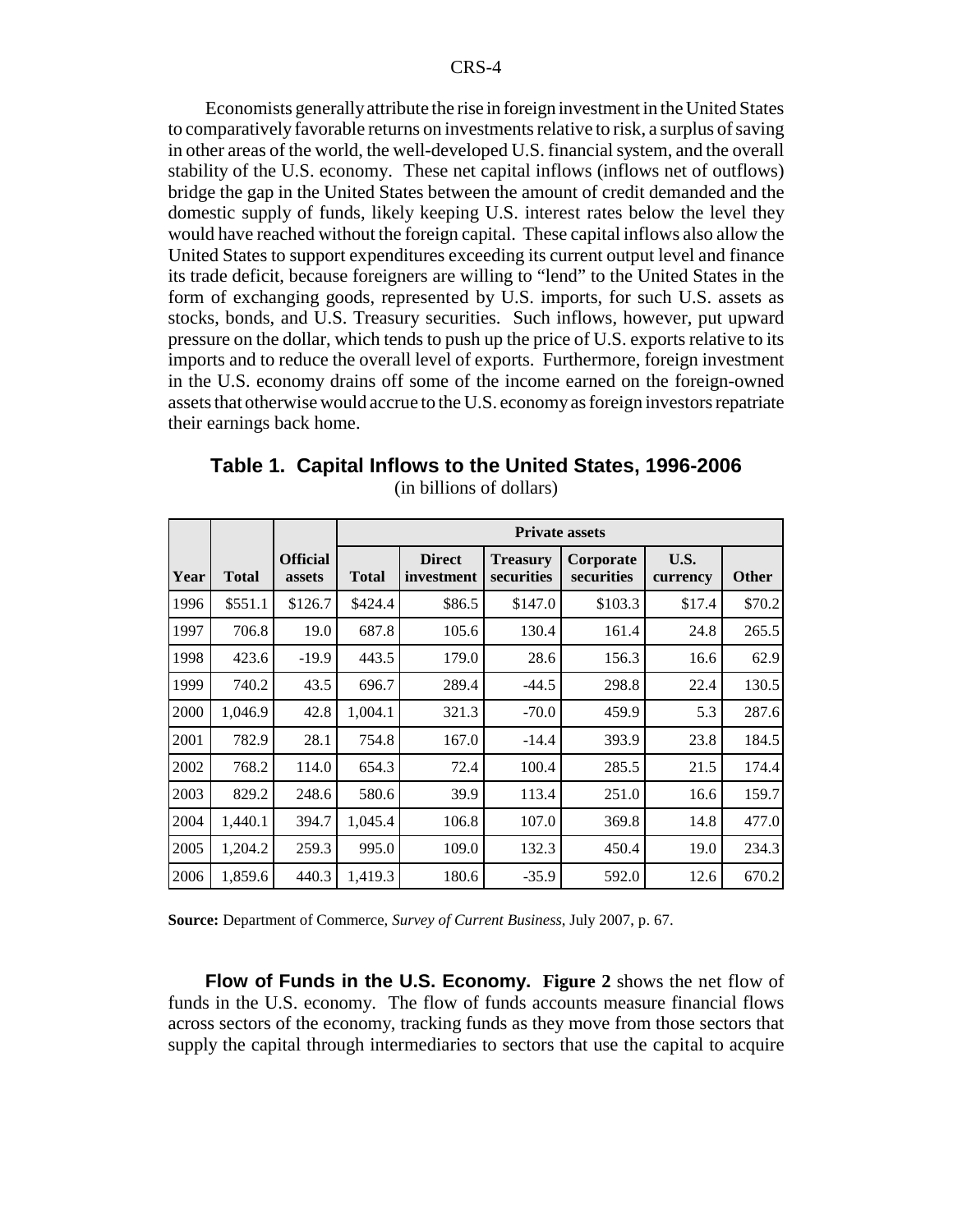physical and financial assets.<sup>3</sup> The net flows show the overall financial position by sector, whether that sector is a net supplier or a net user of financial capital in the economy. Because the demand for funds in the economy as a whole must equal the supply of funds, a deficit in one sector must be offset by a surplus in another sector.



**Figure 2. Flows of Funds in the U.S. Economy, 1996-2006**

Generally, the household sector, or individuals, provides funds to the economy, because individuals save part of their income, while the business sector uses those funds to invest in plant and equipment that, in turn, serve as the building blocks for the production of additional goods and services. The government sector (the combination of federal, state, and local governments) can be either a net supplier of funds or a net user, depending on whether the sector is running a surplus or a deficit, respectively. The interplay within the economy between saving and investment, or the supply and uses of funds, tends to affect domestic interest rates, which move to equate the demand and supply of funds. Shifts in the interest rate also tend to attract capital from abroad, denoted by the rest of the world (ROW) in **Table 2**.

As **Table 2** indicates, from 1996 through 1998, the household sector ran a net surplus, or provided net savings to the economy. The business sector also provided net surplus funds in 1996, or businesses earned more in profits than they invested. The government sector, primarily the federal government, experienced net deficits, which decreased until 1998, when the federal government and state and local governments experienced financial surpluses. Capital inflows from the rest of the world rose and fell during this period, depending on the combination of household saving, business sector saving and investment, and the extent of the deficit or surplus in the government sector.

<sup>3</sup> Teplin, Albert M., the U.S. Flows of Funds Accounts and Their Uses, *Federal Reserve Bulletin*, July 2001, pp. 431-441.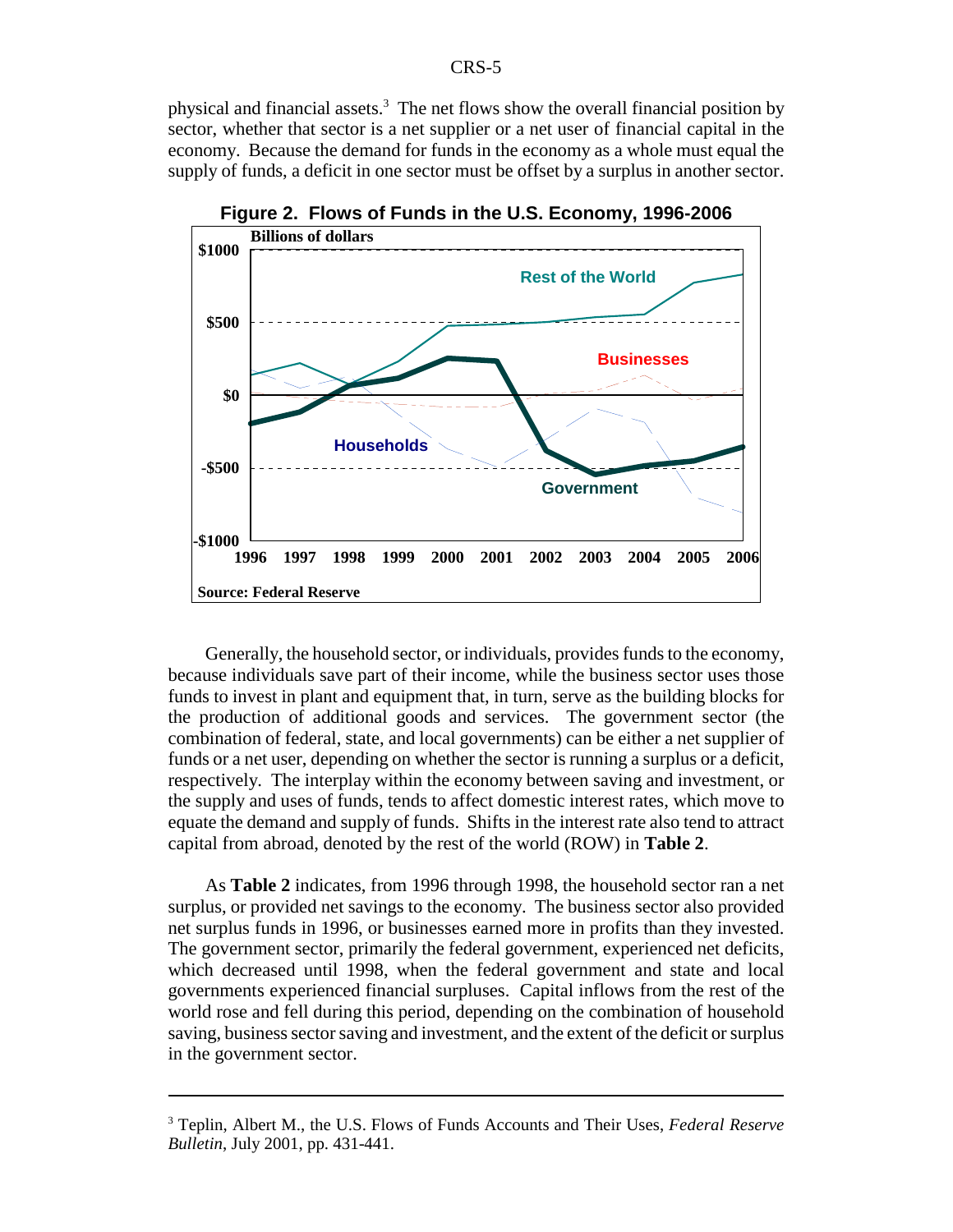Starting in 1999, the household sector began dissaving, as individuals spent more than they earned. Part of this dissaving was offset by the government sector, which experienced a surplus from 1998 to 2001. As a result of the large household dissaving, however, the economy as a whole experienced a gap between domestic saving and investment that was filled with large capital inflows. Those inflows were particularly large in nominal terms from 2000 to 2006, as household dissaving continued and as government sector surpluses turned to historically large deficits in nominal terms. Such inflows have kept interest rates below the level they would have reached without the inflows, but have put added pressure on the international exchange value of the dollar.

| Year | <b>Households</b> | <b>Businesses</b> | <b>State and</b><br><b>Total</b><br>Federal<br>Local |         |          | <b>ROW</b> |
|------|-------------------|-------------------|------------------------------------------------------|---------|----------|------------|
| 1996 | 175.2             | 19.8              | $-196.8$                                             | $-1.2$  | $-195.6$ | 137.9      |
| 1997 | 47.4              | $-18.3$           | $-116.6$                                             | $-47.5$ | $-69.1$  | 219.6      |
| 1998 | 128.0             | $-45.7$           | 64.8                                                 | 48.8    | 16.0     | 75.0       |
| 1999 | $-132.7$          | $-62.6$           | 115.3                                                | 9.9     | 105.4    | 231.7      |
| 2000 | $-371.0$          | $-82.9$           | 252.5                                                | 54.5    | 198.0    | 476.3      |
| 2001 | $-494.4$          | $-82.9$           | 233.4                                                | 35.4    | 198.0    | 485.4      |
| 2002 | $-304.0$          | 8.7               | $-382.6$                                             | $-95.6$ | $-287.0$ | 501.7      |
| 2003 | $-92.7$           | 30.3              | $-546.3$                                             | $-70.4$ | $-475.9$ | 535.4      |
| 2004 | $-186.8$          | 136.8             | $-486.6$                                             | $-50.9$ | $-435.7$ | 554.4      |
| 2005 | $-700.1$          | $-39.0$           | $-453.6$                                             | $-56.6$ | $-397.0$ | 773.3      |
| 2006 | $-810.3$          | 46.9              | $-356.3$                                             | $-67.8$ | $-288.5$ | 829.3      |

**Table 2. Flow of Funds of the U.S. Economy, 1996-2006** (in billions of dollars)

**Source:** Board of Governors of the Federal Reserve System, *Flow of Funds Accounts of the United States, Flows and Outstandings Second Quarter 2007*, September 17, 2007.

As the flow of funds data indicate, foreign capital inflows augment domestic U.S. sources of capital, which in turn keep U.S. interest rates lower than they would be without the foreign capital. Indeed, economists generally argue that it is this interplay between the demand for and the supply of credit in the economy that drives the broad inflows and outflows of capital. As U.S. demands for capital outstrip domestic sources of funds, domestic interest rates rise relative to those abroad, which tends to draw capital away from other countries to the United States.

**Foreign and Domestic Sources of Funds.** The United States also has benefitted from a surplus of saving over investment in many areas of the world that has provided a supply of funds and accommodated the overall shortfall of saving in the country. This surplus of saving has been available to the United States because foreigners have remained willing to loan that saving to the United States in the form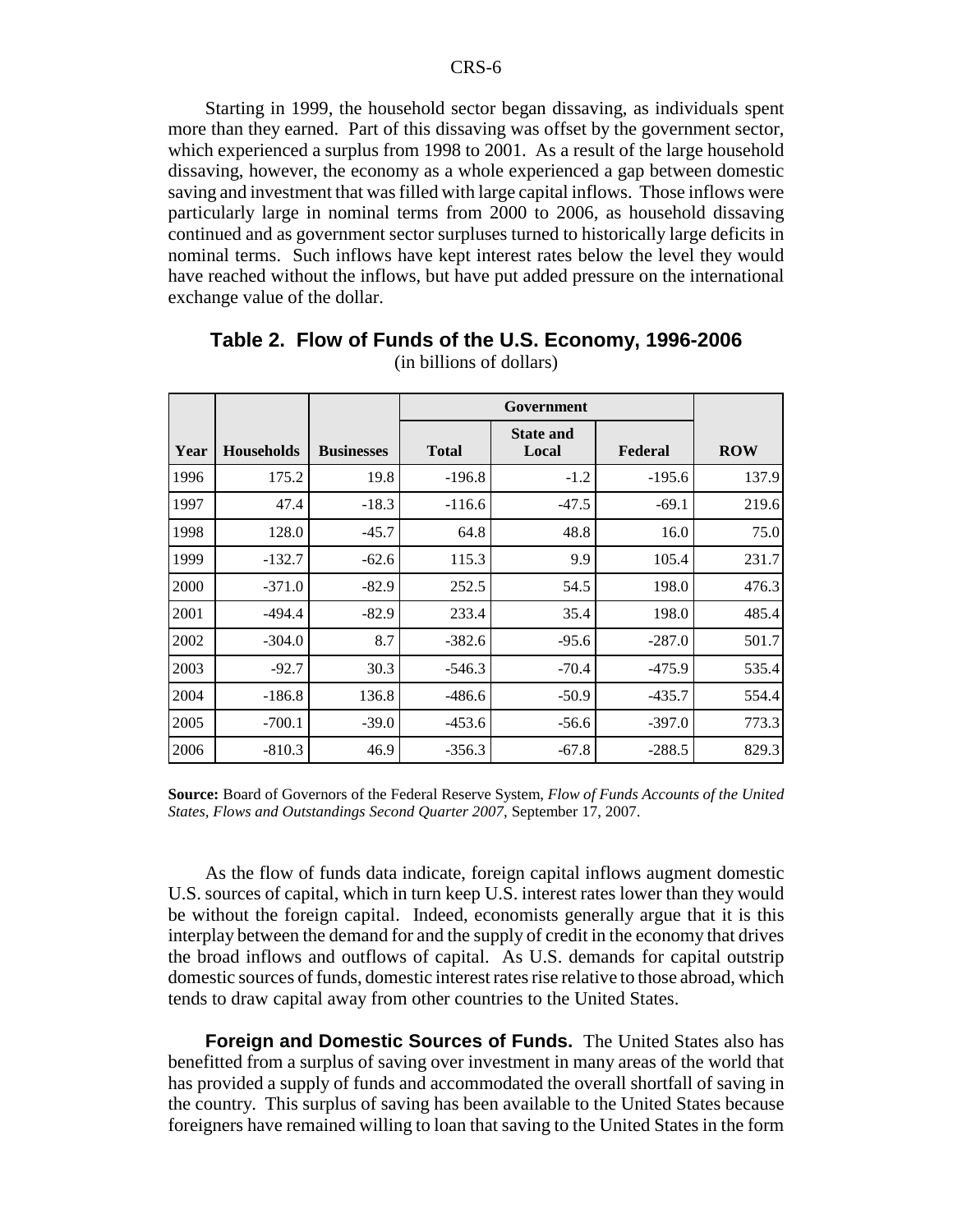of acquiring U.S. assets, which have accommodated the growing current account deficits. Over the past decade, the United States experienced a decline in its rate of saving and an increase in the rate of domestic investment. The large increase in the nation's current account deficit would not have been possible without the accommodating inflows of foreign capital.

Foreign capital inflows, while important, do not fully replace or compensate for a lack of domestic sources of capital. Capital mobility has increased sharply over the last 20 years, but economic analysis shows that a nation's rate of capital formation, or domestic investment, seems to be linked primarily to its domestic rate of saving. This phenomenon was first presented in a paper published in 1980 by Martin Feldstein and Charles Horioka.<sup>4</sup> The Feldstein-Horioka paper maintained that despite the dramatic growth in capital flows between nations, international capital mobility remains somewhat limited so that a nation's rate of domestic investment is linked to its domestic rate of saving.<sup>5</sup>

**Foreign Capital and the Value of the Dollar.** Liberalized capital flows and floating exchange rates have greatly expanded the amount of capital flows between countries. These capital transactions are undertaken in response to commercial incentives or political considerations that are independent of the overall balance of payments or of particular accounts. As a result of these transactions, national economies have become more closely linked, the process some refer to as "globalization." The data in **Table 3** provide selected indicators of the relative sizes of the various capital markets in various countries and regions and the relative importance of international foreign exchange markets. In 2006, these markets amounted to \$500 trillion, or more than 30 times the size of the U.S. economy. Worldwide, foreign exchange and interest rate derivatives, which are the most widely used hedges against movements in currencies, were valued at \$243 trillion in 2006, nearly 60% larger than the combined total of all public and private bonds, equities, and bank assets. For the United States, such derivatives total twice as much as all U.S. bonds, equities, and bank assets.

Another aspect of capital mobility and capital inflows is the impact such capital flows have on the international exchange value of the dollar. Demand for U.S. assets, such as financial securities, translates into demand for the dollar, because U.S. securities are denominated in dollars. As demand for the dollar rises or falls according to overall demand for dollar-denominated assets, the value of the dollar

<sup>&</sup>lt;sup>4</sup> Feldstein, Martin, and Charles Horioka, Domestic Saving and International Capital Flows, *The Economic Journal*, June, 1980, pp. 314-329; Feldstein, Martin, *Aspects of Global Economic Integration: Outlook for the Future*. NBER Working Paper 7899, September 2000, pp. 9-12.

<sup>&</sup>lt;sup>5</sup> Developments in capital markets have improved capital mobility since the Feldstein-Horioka paper was published and have led some economists to question Feldstein and Horioka's conclusion concerning the lack of perfect capital mobility. (Ghosh, Atish R., International Capital Mobility Amongst the Major Industrialized Countries: Too Little or Too Much?, *The Economic Journal*, January 1995, pp. 107-128.) Indeed, some authors argue that short-term capital flows among the major developed economies are highly liquid, perhaps too liquid, and seem to be driven as much by short-term economic events and speculation as they are by longer term economic trends.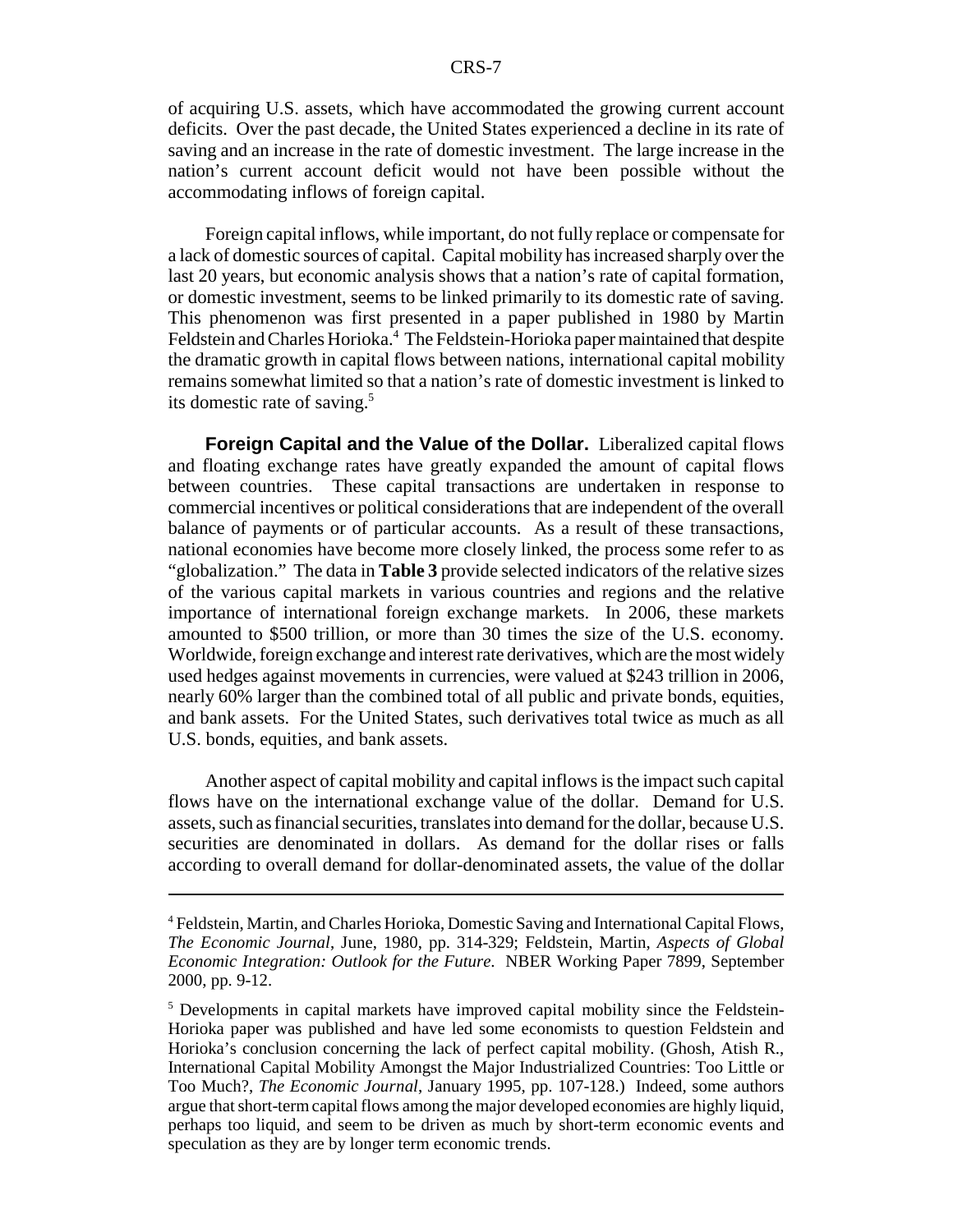changes. These exchange rate changes, in turn, have secondary effects on the prices of U.S. and foreign goods, which tend to alter the U.S. trade balance. At times, foreign governments have moved aggressively in international capital markets to acquire the dollar directly or to acquire Treasury securities in order to strengthen the value of the dollar against particular currencies.

### **Table 3. Selected Indicators of the Size of the Global Capital Markets, 2006**

|                         |                                                     |                                                    |              | <b>Exchange Market Derivatives</b><br><b>Bonds, Equities, and Bank Assets</b> |             |                              |                             |                                                                |                                                             |
|-------------------------|-----------------------------------------------------|----------------------------------------------------|--------------|-------------------------------------------------------------------------------|-------------|------------------------------|-----------------------------|----------------------------------------------------------------|-------------------------------------------------------------|
|                         | Gross<br><b>Domestic</b><br><b>Product</b><br>(GDP) | <b>Total</b><br><b>Official</b><br><b>Reserves</b> | <b>Total</b> | <b>Stock Market</b><br><b>Capitalization Securities</b>                       | <b>Debt</b> | <b>Bank</b><br><b>Assets</b> | <b>Total</b>                | <b>OTC</b><br>Foreign<br><b>Exchange</b><br><b>Derivatives</b> | <b>OTC</b><br><b>Interest</b><br>Rate<br><b>Derivatives</b> |
| World                   | 48,204.4                                            | 5,091.5                                            | 151,790.5    | 50.826.6                                                                      |             |                              | 68,734.4 70,860.5 243,334.0 | 31.364.0                                                       | 211,970.0                                                   |
| European<br>Union       | 13,644.4                                            | 252.7                                              | 55,535.6     | 13,068.8                                                                      |             | 23, 202. 7 36, 642. 0        | N.A.                        | N.A.                                                           | N.A.                                                        |
| Euro Area               | 10,588.9                                            | 157.5                                              | 40,824.2     | 8.419.1                                                                       |             | 18,768.3 25,837.6            | 94.299.0                    | 12,857.0                                                       | 81,442.0                                                    |
| United<br><b>States</b> | 13,194.7                                            | 54.9                                               | 50,184.6     | 19.569.0                                                                      | 26,735.8    | 10,204.7                     | 100,738.0                   | 26,297.0                                                       | 74,441.0                                                    |
| Japan                   | 4,366.2                                             | 879.7                                              | 20,577.7     | 4.795.8                                                                       | 8.719.3     | 6.415.4                      | 33.183.0                    | 7,578.0                                                        | 25,605.0                                                    |

(in billions of U.S. dollars)

**Source:** *Global Financial Stability Report*, International Monetary Fund, September 2007, Statistical Appendix, Table 3.

**Note:** Total derivatives does not include equity and commodity-linked derivatives.

Also, the dollar is heavily traded in financial markets around the globe and, at times, plays the role of a global currency. Disruptions in this role have important implications for the United States and for the smooth functioning of the international financial system. This prominent role means that the exchange value of the dollar often acts as a mechanism for transmitting economic and political news and events across national borders. While such a role helps facilitate a broad range of international economic and financial activities, it also means that the dollar's exchange value can vary greatly on a daily or weekly basis as it is buffeted by international events.<sup>6</sup>

A triennial survey of the world's leading central banks conducted by the Bank for International Settlements in April 2007 indicates that the *daily* trading of foreign currencies through traditional foreign exchange markets<sup>7</sup> totals more than \$3.2 trillion, up sharply from the \$1.9 trillion reported in the previous survey conducted

<sup>6</sup> Samuelson, Robert J., "Dangers in a Dollar on the Edge," *The Washington Post*, December 8, 2006, p. A39.

<sup>&</sup>lt;sup>7</sup> Traditional foreign exchange markets are organized exchanges which trade primarily in foreign exchange futures and options contracts where the terms and condition of the contracts are standardized.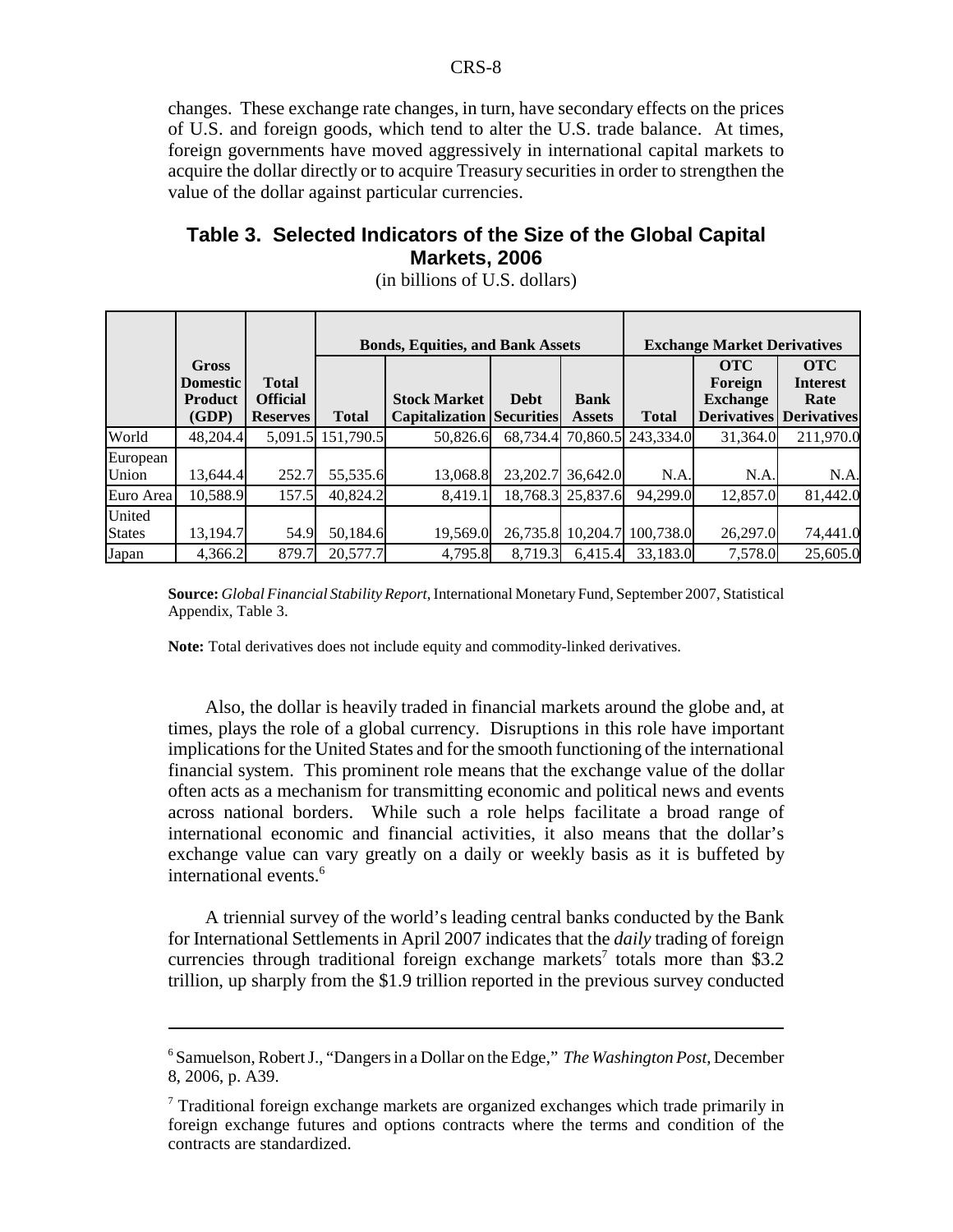in 2004. In addition to the traditional foreign exchange market, the over-the-counter (OTC)<sup>8</sup> foreign exchange derivatives market reported that daily turnover of interest rate and non-traditional foreign exchange derivatives contracts reached \$2.1 trillion in April 2007. The combined amount of \$5.3 trillion for daily foreign exchange trading in the traditional and OTC markets is more than three times the *annual* amount of U.S. exports of goods and services. The data also indicate that 86.3% of the global foreign exchange turnover is in U.S. dollars, slightly lower than the 88.7% share reported in a similar survey conducted in 2004.<sup>9</sup>

In the U.S. foreign exchange market, the value of the dollar is followed closely by multinational firms, international banks, and investors who are attempting to offset some of the inherent risks involved with foreign exchange trading. On a daily basis, turnover in the U.S. foreign exchange market<sup>10</sup> averages \$664 billion; similar transactions in the U.S. foreign exchange derivative markets<sup>11</sup> average \$607 billion, nearly double the amount reported in a similar survey conducted in 2004.<sup>12</sup> Foreigners also buy and sell U.S. corporate bonds and stocks and U.S. Treasury securities. Foreigners now own slightly less than 50% of the total amount of outstanding U.S. Treasury securities that are publicly held and traded.<sup>13</sup>

#### **Withdrawal of Foreign Investment**

This section analyzes four possible strategies a single large foreign investor or a group of foreign investors could employ to reduce or withdraw entirely their holdings of financial assets in the United States. These strategies include

<sup>10</sup> Defined as foreign exchange transactions in the spot and forward exchange markets and foreign exchange swaps. A spot transaction is defined as a single transaction involving the exchange of two currencies at a rate agreed upon on the date of the contract; a foreign exchange swap is a multi-part transaction that involves the exchange of two currencies on a specified date at a rate agreed upon at the time of the conclusion of the contract and then a reverse exchange of the same two currencies at a date further in the future at a rate generally different from the rate applied to the first transaction.

<sup>11</sup> Defined as transactions in foreign reserve accounts, interest rate swaps, cross currency interest rate swaps, and foreign exchange and interest rate options. A currency swap commits two counterparties to exchange streams of interest payments in different currencies for an agreed upon period of time and usually to exchange principal amounts in different currencies as a pre-agreed exchange rate; a currency option conveys the right to buy or sell a currency with another currency as a specified rate during a specified period.

<sup>12</sup> The Foreign Exchange and Interest Rate Derivatives Markets: Turnover in the United *States April 2007*. The Federal Reserve Bank of New York, April, 2004. pp. 1-2. A copy of the report is available at [http://www.newyorkfed.org/markets/triennial/fx\_survey.pdf].

<sup>13</sup> *Treasury Bulletin*, March 2007, Table OFS-2, p. 48.

 $8$ The over-the-counter foreign exchange derivatives market is an informal market consisting of dealers who custom-tailor agreements to meet the specific needs regarding maturity, payments intervals, or other terms that allow the contracts to meet specific requirements for risk.

<sup>9</sup> *Triennial Central Bank Survey: Foreign Exchange and Derivatives Market Activity in 2007*. Bank for International Settlement, September 2007, pp. 1-2. A copy of the report is available at [http://www.bis.org/publ/rpfx07.pdf].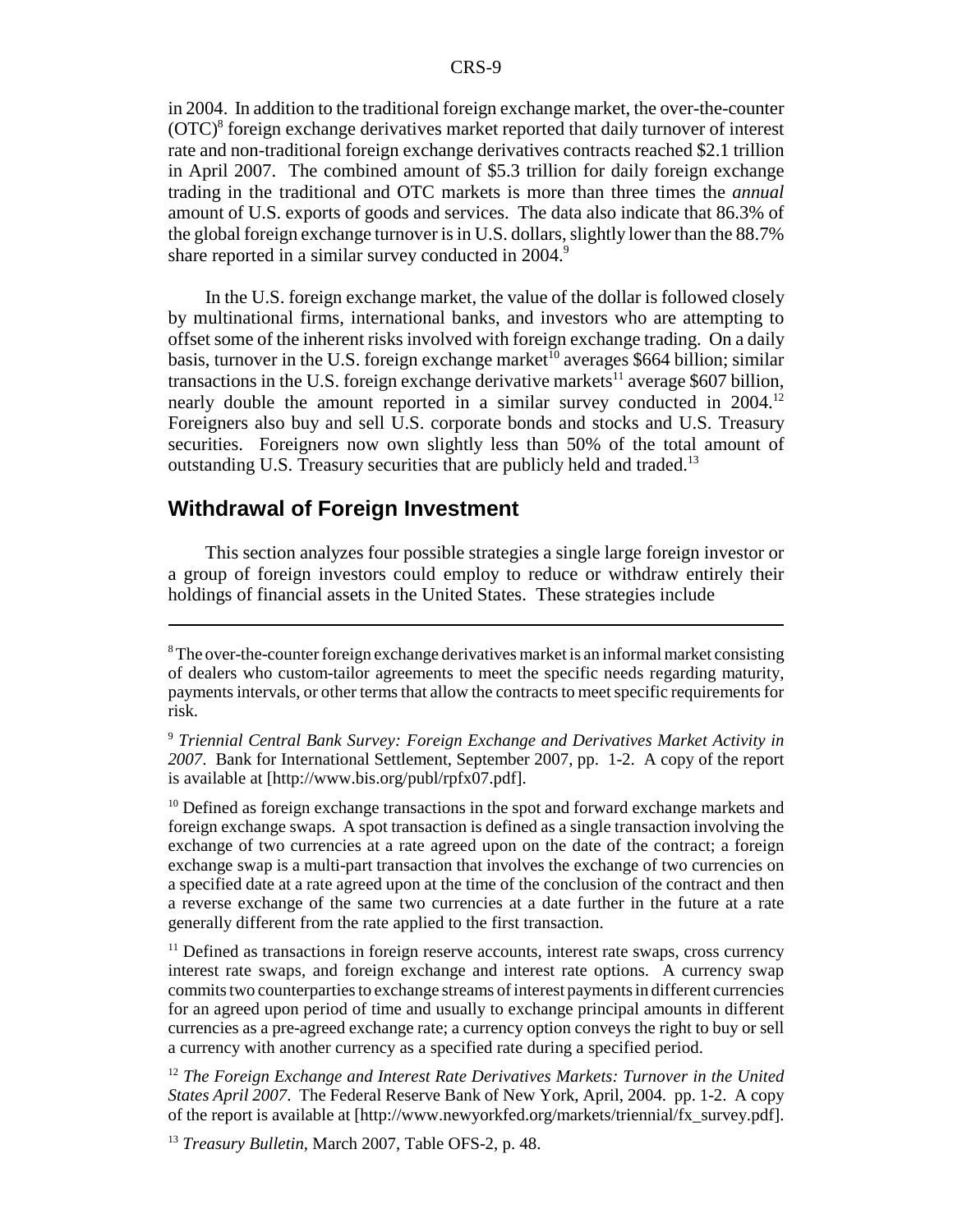- a rapid liquidation of U.S. Treasury securities,
- a shift in the make-up of foreign investors' portfolios among various dollar-denominated assets,
- a rapid shift from dollar-denominated assets to assets denominated in other currencies, and
- a slow shift in the make-up of future accumulations of assets away from dollar-denominated assets to assets denominated in currencies other than the dollar.

**Sudden Withdrawal from U.S. Treasury Securities.** The large holdings of U.S. Treasury securities by foreign governments have led some observers to consider the prospect of a withdrawal from the U.S. Treasury securities market by a single foreign government. At the first hint that a foreign government was attempting to liquidate all or even a large part of its holdings of U.S. Treasury securities, the price of such Treasury securities likely would plummet in U.S. securities markets and the market rate of interest would rise, perhaps appreciably, in the first few hours or days. For instance, on November 7, 2007, a report, that was later repudiated, asserted that Chinese officials were considering shifting some of China's foreign currency reserves, reportedly worth \$1.4 trillion, in dollars and in such dollar-denominated assets as Treasury securities, out of dollar-denominated securities. Acting on the report, investors sold securities and the dollar. As a result, the broad Dow Jones industrial average plunged 360 points in one day and the dollar sank against other major currencies.<sup>14</sup> In response to the fall in the exchange value of the dollar, indexes of equities markets in Europe and Japan also fell.

Such cross-border spill-over effects are not new, but potentially have become more pervasive as a result of the broad linkages that have been forged among the once-disparate national financial systems. As an example, concerns in U.S. capital markets in early June 2006 over prospects that a rise in consumer prices and in the core inflation rate would push the Federal Reserve to raise key U.S. interest rates sparked a drop in prices in U.S. capital and equity markets where inflation concerns quickly spread to markets in Europe and Asia as equity prices fell in those markets as well. $15$ 

If a foreign investor with large U.S. holdings or a group of foreign investors attempted to launch a withdrawal from U.S. Treasury securities, investors and other market participants would calculate quickly the expected effects of those intended actions on market prices, interest rates, and the exchange value of the dollar and would then act swiftly on those anticipated effects. As a result, the prices of Treasury securities likely would drop sharply, while interest rates would rise, because the price

<sup>&</sup>lt;sup>14</sup> Grynbaum, Michael M., and Peter S. Goodman, Markets and Dollar Sink as Slowdown Worry Increases. *The New York Times*, November 8, 2007.

<sup>15</sup> Masters, Brooke A., Pondering the Bear Necessities, *The Washington Post*, June 7, 2006, p. D1; Samuelson, Robert J., Global Capital On the Run, *The Washington Post*, June 14, 2006, p. A23.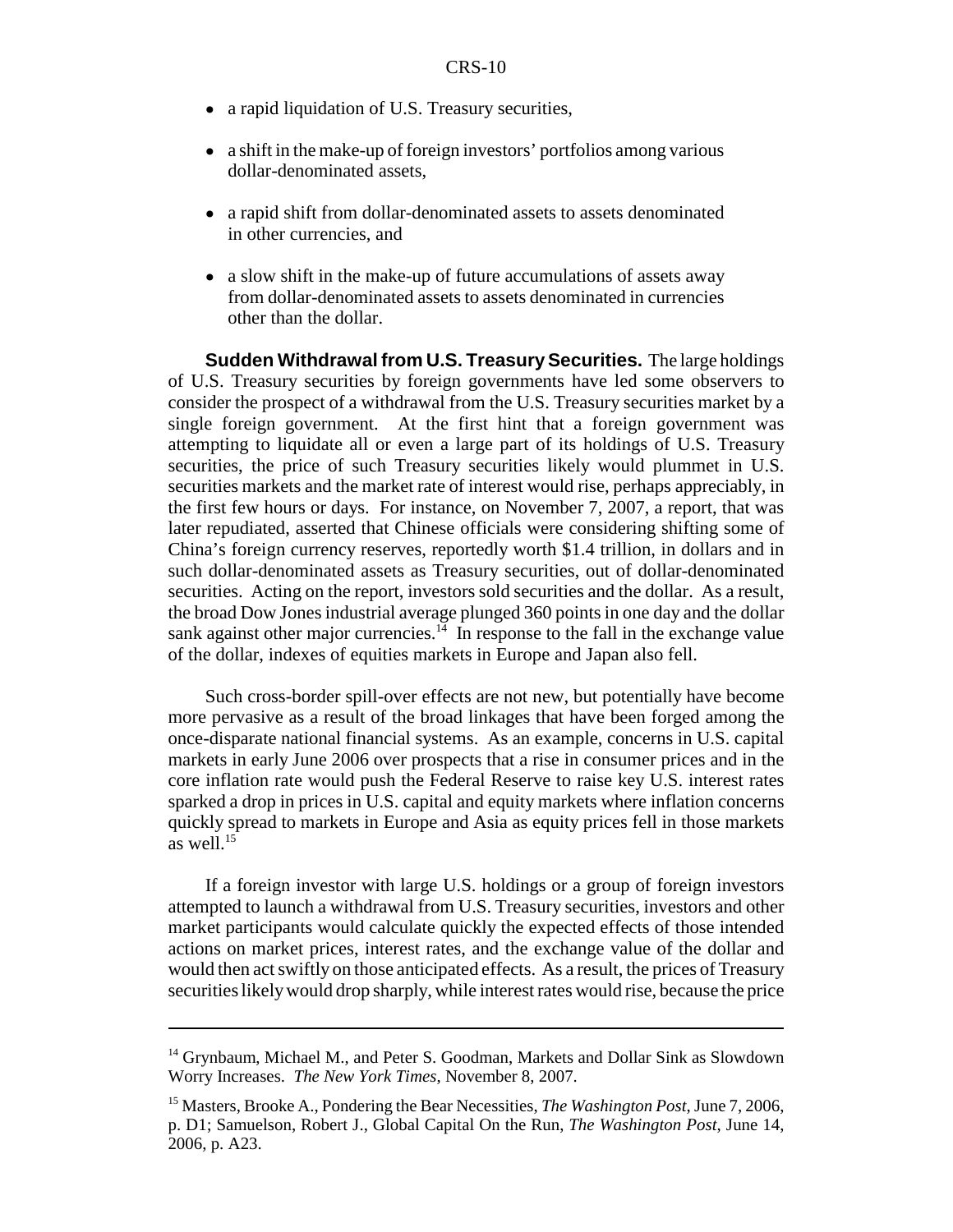#### CRS-11

of such securities is inversely related to the interest rate. In addition, the dollar likely would fall in value relative to other currencies, because the shift away from dollardenominated assets would increase demand for and the prices of other currencies relative to the dollar. Consequently, the drop in the price of Treasury securities and the drop in the exchange value of the dollar would significantly discount the value of any Treasury securities that would be sold and sharply reduce the proceeds for any investor participating in such a sell-off. As a result, the potentially large financial losses that would attend an attempt to liquidate assets rapidly are likely to dissuade most investors from employing such a strategy.

The drop in the prices of Treasury securities and the decline in the exchange value of the dollar, however, probably would be short-lived. Foreign investors selling Treasury Securities presumably would do so in order to acquire non-dollardenominated assets. Such a shift in demand from U.S. Treasury securities to other foreign securities would drive up the prices of those securities and the exchange value of foreign currencies. As a result, the lower prices for Treasury securities and for the dollar would offer other investors arbitrage and investment opportunities to acquire assets that investors likely would deem to be temporarily undervalued. As a result, investors likely would move to acquire Treasury securities and the dollar, which means that demand would increase for both the low-priced Treasury securities and the lower-valued dollar, which would drive up the prices of both assets. Such a response could significantly blunt, or even entirely reverse, the initial drop in prices of the securities and of the dollar. Given the dynamic nature of finance and credit markets and the instantaneous communication of information, such actions likely would occur within a very short time frame.

For instance, fears spread rapidly after the terrorist attacks on New York and Washington on September 11, 2001, that foreigners would curtail their purchases of U.S. financial assets and reduce the total inflow of capital into the U.S. economy. Following the attacks, foreign governments and private investors did reduce their purchases of Treasury securities from pre-attack levels and the value of the dollar fell relative to other major currencies. These effects were fully reversed within 30 days, however, as currency traders forged a short-lived agreement not to profit from the attacks and the Federal Reserve undertook actions on its own and in concert with central bankers and financial ministers around the globe to ensure the smooth operation of the international financial markets.<sup>16</sup> Similarly, the Federal Reserve likely would not be expected to sit by idly while foreign investors attempted a coordinated withdrawal from U.S. equity markets, if those actions threatened to undermine the stability of the markets.

The overall performance of the U.S. economy at the time of any attempted withdrawal would also influence the economic effect of the withdrawal. For instance, if the U.S. economy were experiencing a robust rate of economic growth, the impact of a withdrawal by foreign investors likely would be minimal, both in the short run and in the long run. However, if such a withdrawal were to occur at a time when the U.S. economy were not experiencing a robust rate of economic growth, or

<sup>16</sup> For more information, see CRS Report RS21102, *International Capital Flows Following the September 11 Attacks*, by James K. Jackson.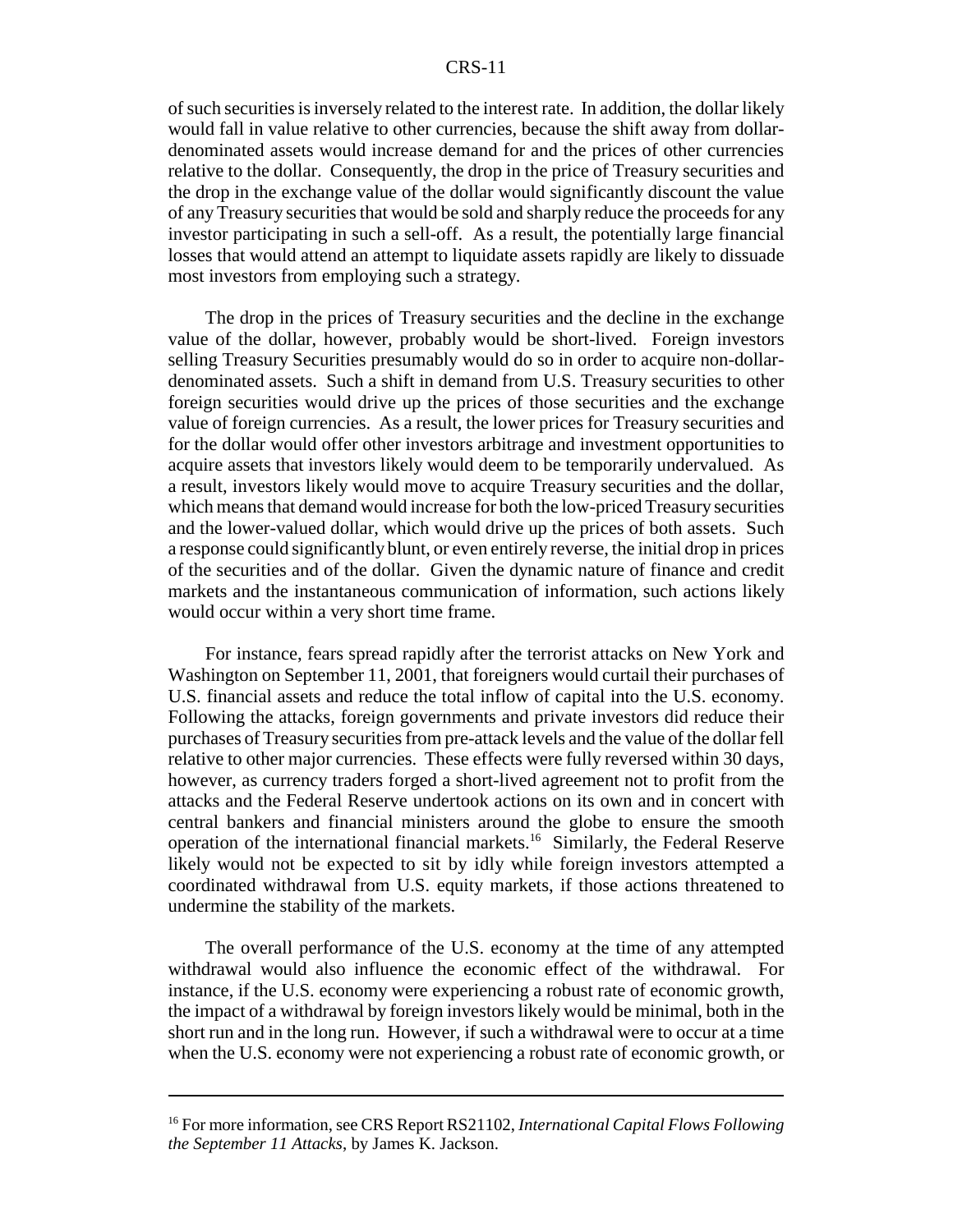if the U.S. credit and financial markets were under duress, such a withdrawal may well have a more pervasive effect by undermining investors' confidence in the stability and performance of the markets and could result in higher interest rates and a lower exchange value of the dollar over the short run and prolong the adjustment process. In addition, actions that change foreign investors' assessment of the underlying risks of the financial system or that undermine foreign investors' confidence in the stability of the financial system could prod some foreign investors to reassess the composition of their portfolios.

For instance, at the time of the rumored Chinese withdrawal from U.S. securities, U.S. financial markets already were strained by concerns over the impact of record oil prices and potentially large losses associated with sub-prime mortgagedbacked securities. As a result, the Dow Jones industrial average of U.S. stocks moved erratically through the end of November 2007. By the end of November 2007, the Dow was down nearly 290 points from where it had been following the loss of 360 points on November 7, 2007.

**Diversify Portfolios Among Dollar-Denominated Assets.** Another possible course of action some foreign investors could pursue would be to diversify abruptly the composition of their portfolios by replacing a sizeable portion of their holdings of U.S. Treasury securities with other dollar-denominated assets. As foreign investors traded Treasury securities for other assets, the price of Treasury securities would decline and the prices of other assets would rise as demand shifted away from Treasury securities and toward other dollar-denominated assets. Because total demand for dollar-denominated assets would remain constant, there likely would be little movement in the exchange value of the dollar, but the shift of demand would alter the relative prices of various domestic assets. Such shifts in demand are not a rare occurrence, but happen frequently as investors change their evaluations of the relative value of corporate equities, corporate bonds, and Treasury securities and in response to changes in economic policies and actions by the Federal Reserve.

If foreign investors attempt to alter abruptly the composition of their portfolios away from Treasury securities, the prices of such securities would fall and the prices of corporate bonds and equities would rise, reflecting the shift in demand. If investors perceived this shift in demand and, therefore, the shift in prices, as a onetime adjustment in the composition of foreign investors' portfolios, some investors likely would take advantage of the rise in prices in equities and bonds to sell their holdings and take their profits at what likely would be perceived to be overvalued prices and, conversely, buy Treasury securities at what they would view as temporarily undervalued prices. After these adjustments, market prices likely would settle at prices that would be close to or equal to those that had existed prior to the original shift in demand by foreign investors.

**Shift Away from Dollar-Denominated Assets.** Another course of action some foreign investors could pursue would be to pare down their holdings of dollardenominated assets through a relatively swift liquidation of part of their holdings of dollar-denominated assets. In this case, a single foreign investor or a group of foreign investors would sell off part of their holdings of such dollar-denominated assets as corporate stocks and bonds or Treasury securities and possibly even direct investments (investments in U.S. businesses and real estate), although selling direct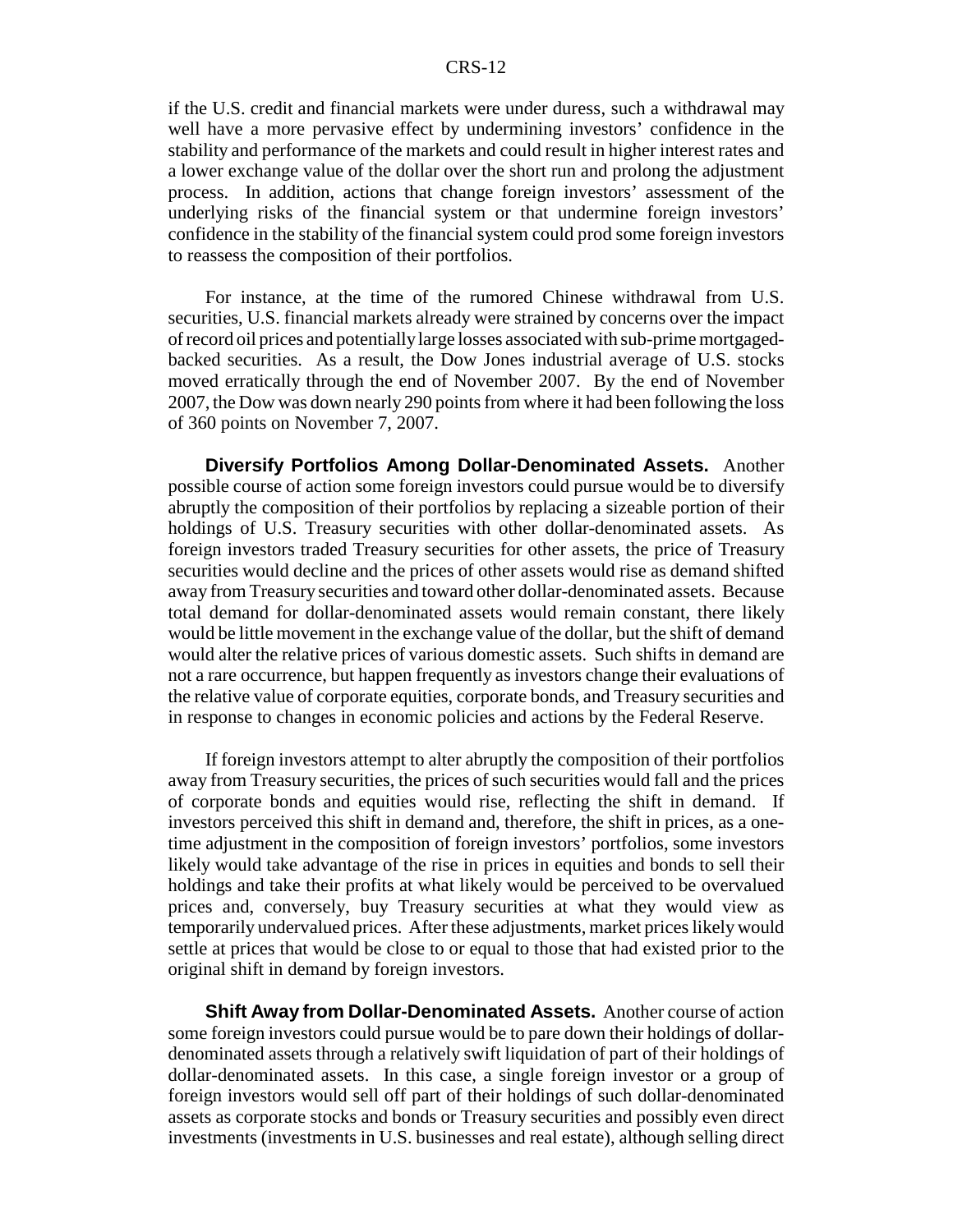investments in this manner seems less likely given the generally long-run strategies investors use in acquiring them. If some foreign investors attempted to accomplish such a readjustment in their portfolios quickly by liquidating a portion of their holdings of corporate stocks and bonds and of Treasury securities, the prices of those assets would fall, given the current pervasive role foreign investors play in most U.S. financial markets.

In addition, because the foreign investors would be liquidating their dollardenominated assets in order to acquire assets denominated in other currencies, the exchange value of the dollar would fall relative to the price of foreign currencies. The drop in the prices of dollar-denominated equities and bonds combined with the lower exchange value of the dollar would erode the expected profits of any investor selling such securities and likely would attract the interest of other foreign investors, who presumably could liquidate their now higher-priced foreign securities and leverage their now higher-valued foreign currency to acquire dollar-denominated assets. Furthermore, U.S. multinational firms may well take advantage of the highervalued foreign currency to repatriate part of the profits of their foreign affiliates, which would boost the balance sheet of their U.S. parent company, possibly even using the repatriated profits to acquire their own stock. Such repatriated profits likely would put upward pressure on the exchange value of the dollar, because foreign earnings would have to be converted into dollars before they were repatriated. Similarly, foreign firms operating in the United States likely would retain their profits rather than suffering a loss in value by translating those profits into higher priced foreign currencies in order to repatriate their profits back to their foreign parent company. Presumably, such profits could be used to augment investments within the United States.

**Slow Shift Away from Dollar-Denominated Assets.** Finally, some foreign investors could decide to shift away from dollar-denominated assets by engaging in a long-term shift in the rate at which they accumulate such assets. Such a strategy would have the benefit of avoiding the large short-run shifts in the prices of financial assets and in the exchange value of the dollar that would attend any attempt by a group of foreign investors to make a rapid adjustment in the composition of their portfolios. A decrease in the inflow of capital from abroad would reduce the domestic availability of capital and place upward pressure on credit and financial assets as interest rates would rise to equate the demand and supply of credit. For the U.S. economy as a whole, a long-term shift away from dollardenominated assets by foreign investors could have a slightly negative impact on the economy over the long run given the current mix of economic policies. A reduction in the inflow of foreign investment would tend to push down the prices of stocks and bonds and push up interest rates since those wanting credit would be competing for a smaller pool of funds. The price of Treasury securities would fall as the Federal government would be required to raise interest rates in order to attract domestic and foreign investors to acquire Treasury securities, which would raise the cost of financing the Federal government's budget deficit.

In addition, the shift from dollar-denominated assets would tend to push up the exchange value of foreign currencies relative to that of the dollar because an increase in demand for foreign assets would also raise demand for foreign currencies. The lower-valued dollar would raise the price of U.S. imports, particularly of raw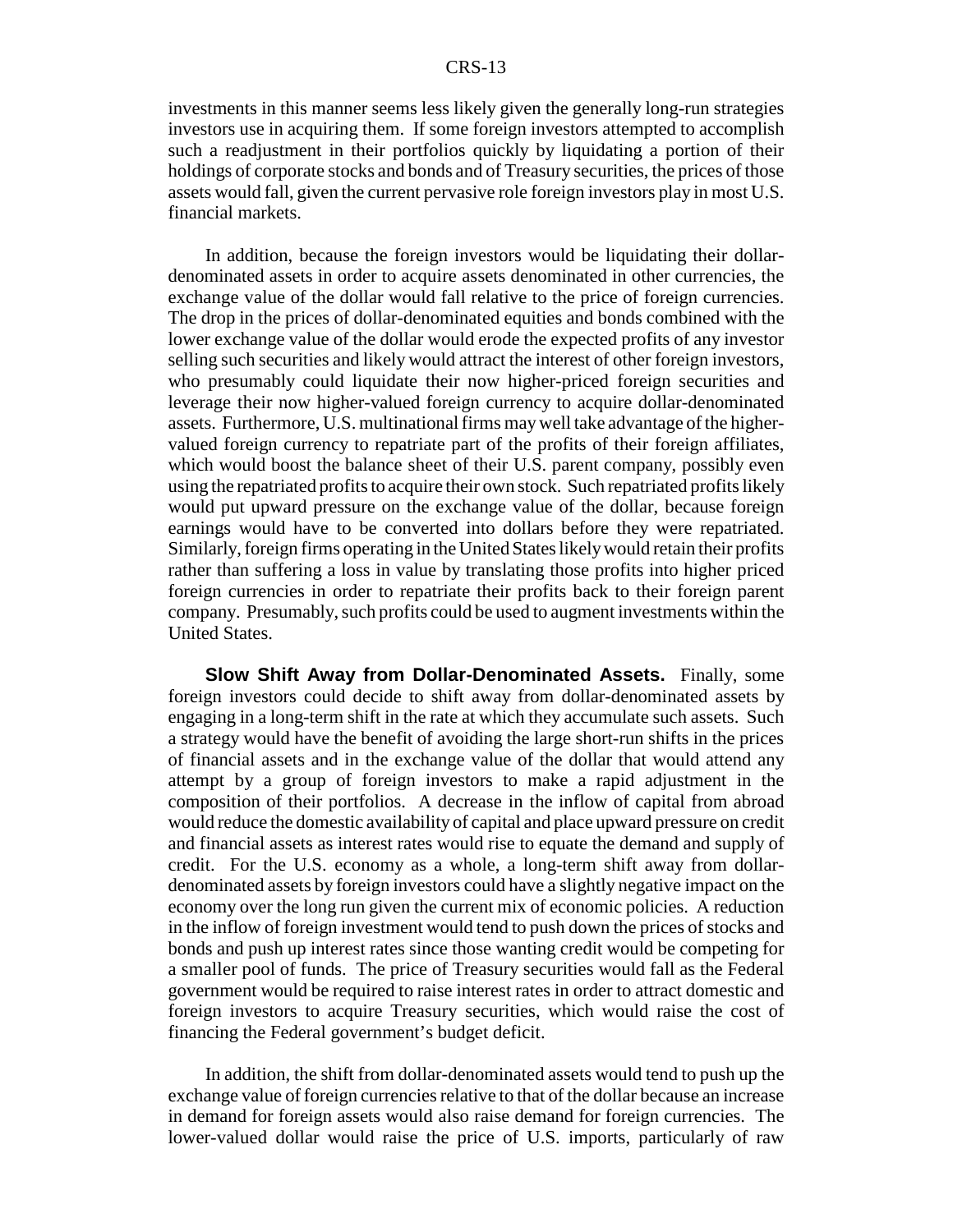materials and manufactured goods, which would put upward pressure on consumer and wholesale prices and tend to affect most negatively those sectors of the economy that are especially sensitive to movements in interest rates: the housing and automobile sectors. The decline in the international exchange value of the dollar also would tend to favor those industries and sectors of the economy that export. As long as the international exchange value of the dollar remained relatively low compared with other currencies, the exported goods sectors of the economy likely would expand by attracting more capital and labor and the imported goods sector of the economy would decline, assuming that all other things in the economy remained constant.

### **Conclusions**

It is not uncommon for investors to adjust the composition of their portfolios as economic and financial conditions change. Given the recent surge in foreign investors' accumulation of dollars and dollar-denominated assets, it is not unreasonable to expect that from time to time they will also attempt to adjust the composition of their portfolios between corporate stocks and bonds, U.S. Treasury securities, and direct investments in U.S. businesses and real estate. A long-term shift away from dollar-denominated assets, however, could have a negative effect on the long-term rate of investment, productively, and the rate of growth in the U.S. economy. Such a shift in the value of the dollar would tend over the long run to benefit the exported goods sector of the economy, but it could also complicate efforts to conduct domestic economic policies. Although there are numerous other currencies that might attract investors, the dollar continues to be the most widely traded currency around the globe, which means it likely will retain its desirability as an investment asset and as a medium of exchange for some time to come. Also, the vast and deep capital markets in the United States combined with the highly developed banking and legal systems continue to make investments in U.S. financial assets attractive to foreign investors, despite short-run changes in perceptions of risk or economic performance.

Should a foreign investor with large financial holdings in the United States or a group of investors attempt to liquidate abruptly their holdings of assets such as Treasury securities, they would experience a severe loss in the value of those assets first as they attempted to sell their large holds in the market and then as they attempted to convert their dollar holdings into other currencies. As a result of these losses, it seems unlikely that a foreign investor with large holdings or a group of foreign investors would attempt to liquidate their securities quickly. A more likely course of action would be for foreign investors to adjust the composition of their portfolios slowly over time.

If only one or a few foreign investors engaged in a strategy to liquidate part of their U.S. financial holdings, their actions alone are likely to have a limited impact on the economy over the short run, because market forces would be expected to adjust to attract other foreign investors to replace those who had withdrawn. However, if a broad range of foreign investors, for whatever reason, decided to reduce their holdings of dollar-denominated assets, interest rates in the United States likely would rise in response to market forces that would place them above the level where they would have been if the foreign capital inflows had remained at their